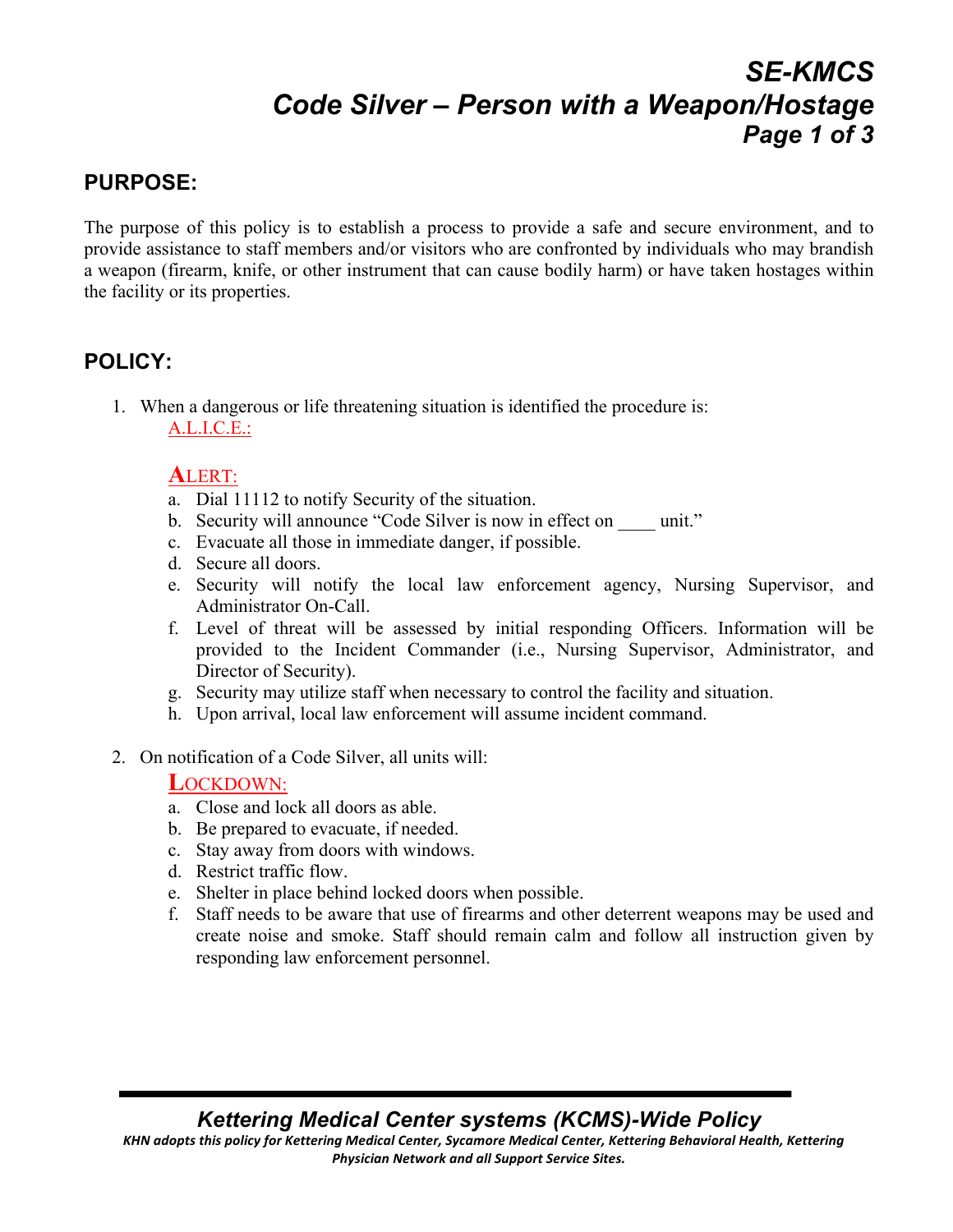## *SE-KMCS Code Silver – Person with a Weapon/Hostage Page 2 of 3*

#### 3. Security will:

### **I**NFORM:

- a. Security will stay in contact with Local Law Enforcement to identify shooters where abouts
- b. Obtain help as needed from staff prior to law enforcement arrival.
- c. Ensure all doors are secured.
- d. Route all outgoing persons to entrances farthest away from the area.
- e. Prohibit entry into the facility until an "All Clear" has been announced.
- 4. Staff will:

### **C**OUNTER:

- a. If staff has no other resort, they should counter (move, make noises, throw objects, to distract the shooter, use body weight and gravity to gain control, and find anything that can be used as a weapon for self-defense).
- 5. Staff will:

### **E**VACUATE:

- a. Break windows to exit
- b. Egress out the building to designated rally point
- c. Hands should be up letting Law Enforcement know you are not the shooter when exiting the building to rally point.
- 6. Nursing Supervisor/Administrator On-Call will:
	- a. Establish the Hospital Incident Command System
	- b. Hold a debriefing immediately after the incident and complete a summary of actions (Code Violet Form may be used) for inclusion in the After Action Report.
- 7. Upon notification by the local law enforcement Incident Commander that the facility has been cleared for use, Security will announce the "All Clear" overhead and staff may re-enter the facility.

SPONSORING DEPT: KMCS Security DEPARTMENTS AFFECTED: ALL DATE OF ORIGIN: Complete LAST REVIEWED: Complete LAST REVISED: Complete REPLACES: Complete, if applicable APPROVED BY: EFFECTIVE DATE:

*Kettering Medical Center systems (KCMS)-Wide Policy* KHN adopts this policy for Kettering Medical Center, Sycamore Medical Center, Kettering Behavioral Health, Kettering **Physician Network and all Support Service Sites.**